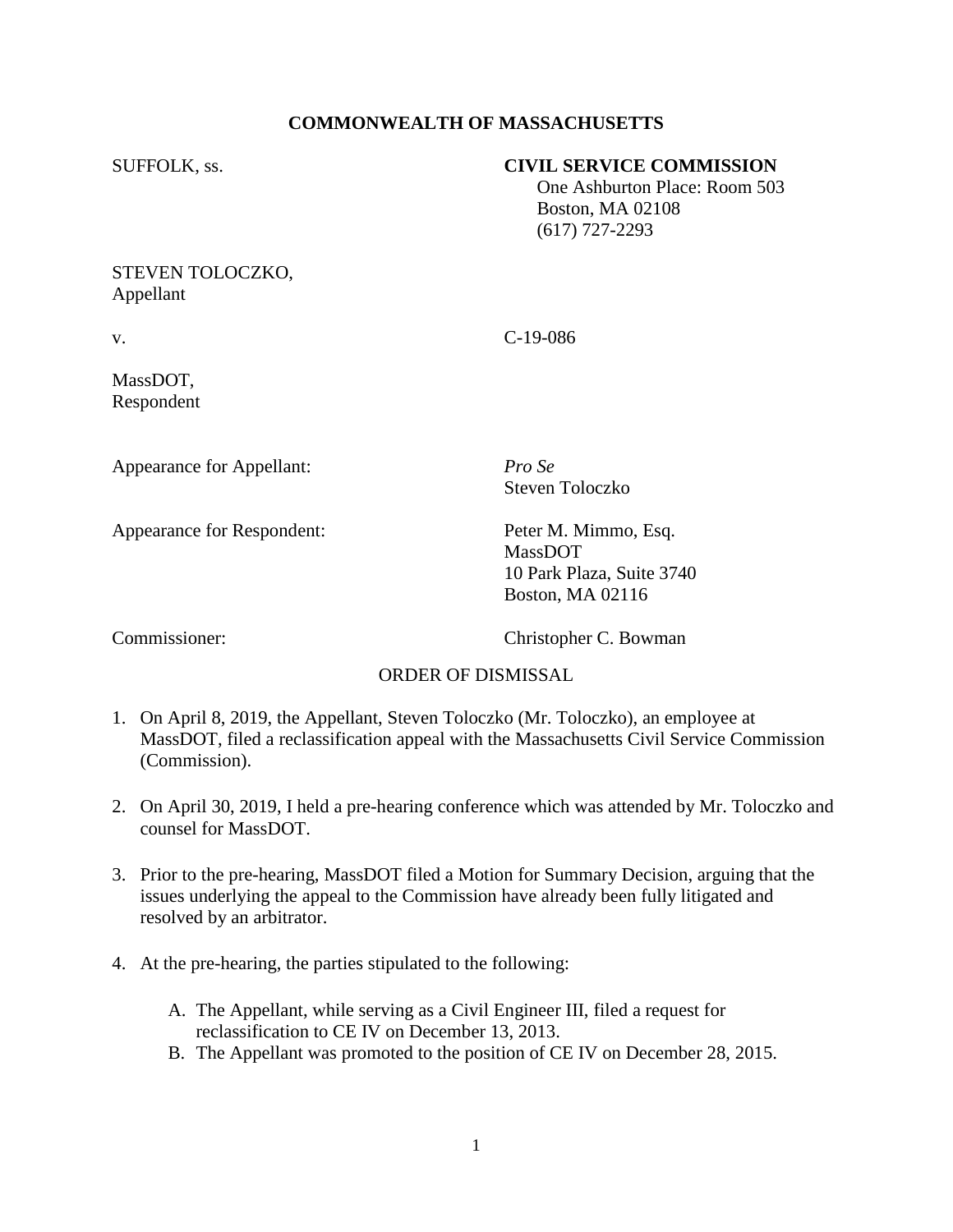- C. In regard to the time period  $12/13/13 12/28/15$ , the Appellant filed a grievance which covered this time period, arguing that he was working in a higher grade without additional compensation.
- D. The union, on the Appellant's behalf, filed for arbitration upon the denial of their grievance.
- E. On November 14, 2016, an arbitrator issued a decision denying the Union's grievance.
- F. The arbitrator's decision addresses the duties and responsibilities performed by the Appellant between 12/13/13 and 12/28/15, the time period that is the subject of the instant appeal before the Commission.
- 5. The Appellant does not dispute that the same issues were already litigated and decided by an arbitrator. Rather, the Appellant argues that the arbitrator's decision is wrong and pointed to various findings of the arbitrator that he argues are incorrect. He seeks to bring those issues before the Commission as part of the instant reclassification appeal and receive a different result than he received via arbitration.
- 6. MassDOT argues that, since the issues underlying the instant appeal to the Commission are identical to those already decided by an arbitrator, the Commission lacks jurisdiction to hear the appeal.
- 7. The Appellant had thirty (30) days to respond to MassDOT's Motion for Summary Decision. He failed to submit a reply.

# *Analysis / Conclusion*

 The Appellant, through his union, opted to litigate his request for reclassification through an arbitrator. He candidly acknowledges that his appeal to the Commission is effectively an appeal of the arbitrator's decision. The Commission is not the proper venue to appeal an arbitrator's decision. As this matter has already been adjudicated by an arbitrator, and for all the reasons cited in MassDOT's Motion for Summary Decision, the Appellant's appeal under Docket No. C-19-086 is hereby *dismissed*.

Civil Service Commission

*/s/ Christopher Bowman* Christopher C. Bowman Chairman

By a vote of the Civil Service Commission (Bowman, Chairman; Camuso, Ittleman, Stein and Tivnan, Commissioners) on July 18, 2019..